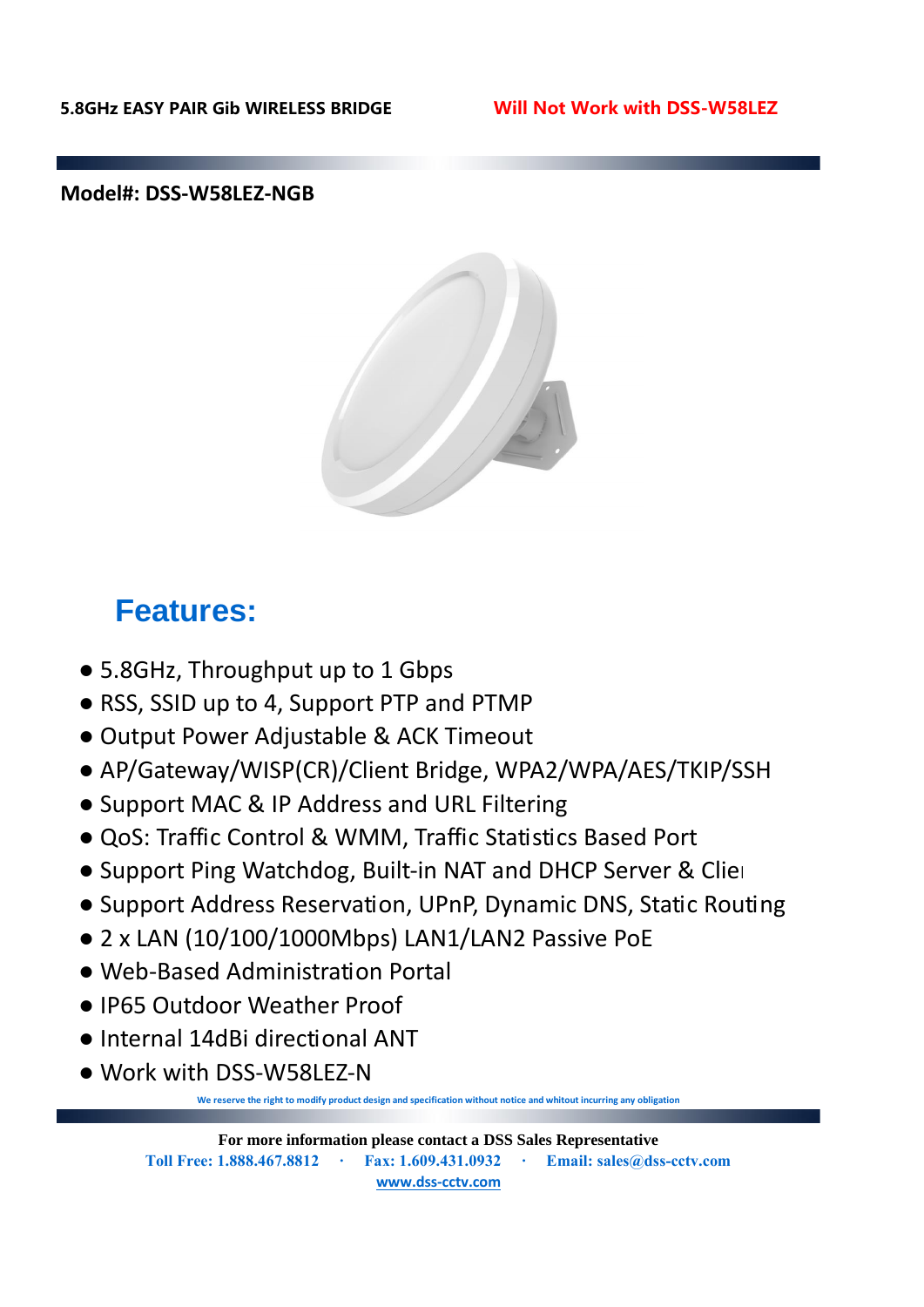## **Technical Specifications**

| Model No.              | DSS-W58LEZ-NGB                                             |                           |                   |
|------------------------|------------------------------------------------------------|---------------------------|-------------------|
| <b>Hardware</b>        |                                                            |                           |                   |
| <b>MCU</b>             | AR9344                                                     |                           |                   |
| <b>RF</b>              | 2T2R                                                       |                           |                   |
| Memory                 | <b>64MB DDR RAM</b>                                        |                           |                   |
| Flash                  | 8MB(May extend to 16MB)                                    |                           |                   |
| Interface              | 2 x RJ-45 for 10/100/1000 Mbps                             |                           |                   |
|                        | 1 x Reset button(reset & factory defaults)                 |                           |                   |
|                        | 1 x Power DC Jack                                          |                           |                   |
| Power                  | 12V/1A DC Jack or 24V/0.5A Passive POE                     |                           |                   |
| <b>Radio Frequency</b> |                                                            |                           |                   |
| Frequency              | 802.11b/g/n                                                |                           |                   |
|                        | 5.8~5.825GHz                                               |                           |                   |
| Modulation             | OFDM = BPSK, QPSK, 16-QAM, 64-QAM DSSS = DBPSK, DQPSK, CCK |                           |                   |
| Throughput             | 300 Mbps                                                   |                           |                   |
| Sensitivity            | 802.11g                                                    | 802.11n(5.8GHz)HT20       | 802.11b           |
|                        | $-93$ dBm @ 6Mbps                                          | -92dBm @ MCS0             | - 94dBm @ 1Mbps   |
|                        | - 75dBm @ 54Mbps                                           | -73dBm @ MCS7             | - 85dBm @ 11Mbps  |
| <b>Output Power</b>    |                                                            | Radio1(WLAN1)             |                   |
|                        | 802.11g(± 1.5dBm)                                          | 802.11n(2.4GHz)(± 1.5dBm) | 802.11b(± 1.5dBm) |
|                        | 27dBm @ 6~24Mbps                                           | 25dBm @ MCS0~2/MCS8~10    | 30dBm @ 1~11Mbps  |
|                        | 27dBm @ 36Mbps                                             | 25dBm @ MCS3/MCS11        |                   |
|                        | 26dBm @ 48Mbps                                             | 25dBm @ MCS4/MCS12        |                   |
|                        | 26dBm @ 54Mbps                                             | 25dBm @ MCS5/MCS13        |                   |
|                        |                                                            | 24dBm @ MCS6/MCS14        |                   |
|                        |                                                            | 24dBm @ MCS7/MCS15        |                   |
| Antenna                | Internal 14dBi directional ANT                             |                           |                   |

**We reserve the right to modify product design and specification without notice and whitout incurring any obligation**

**For more information please contact a DSS Sales Representative**

**Toll Free: 1.888.467.8812 ∙ Fax: 1.609.431.0932 ∙ Email: sales@dss-cctv.com www.dss-cctv.com**